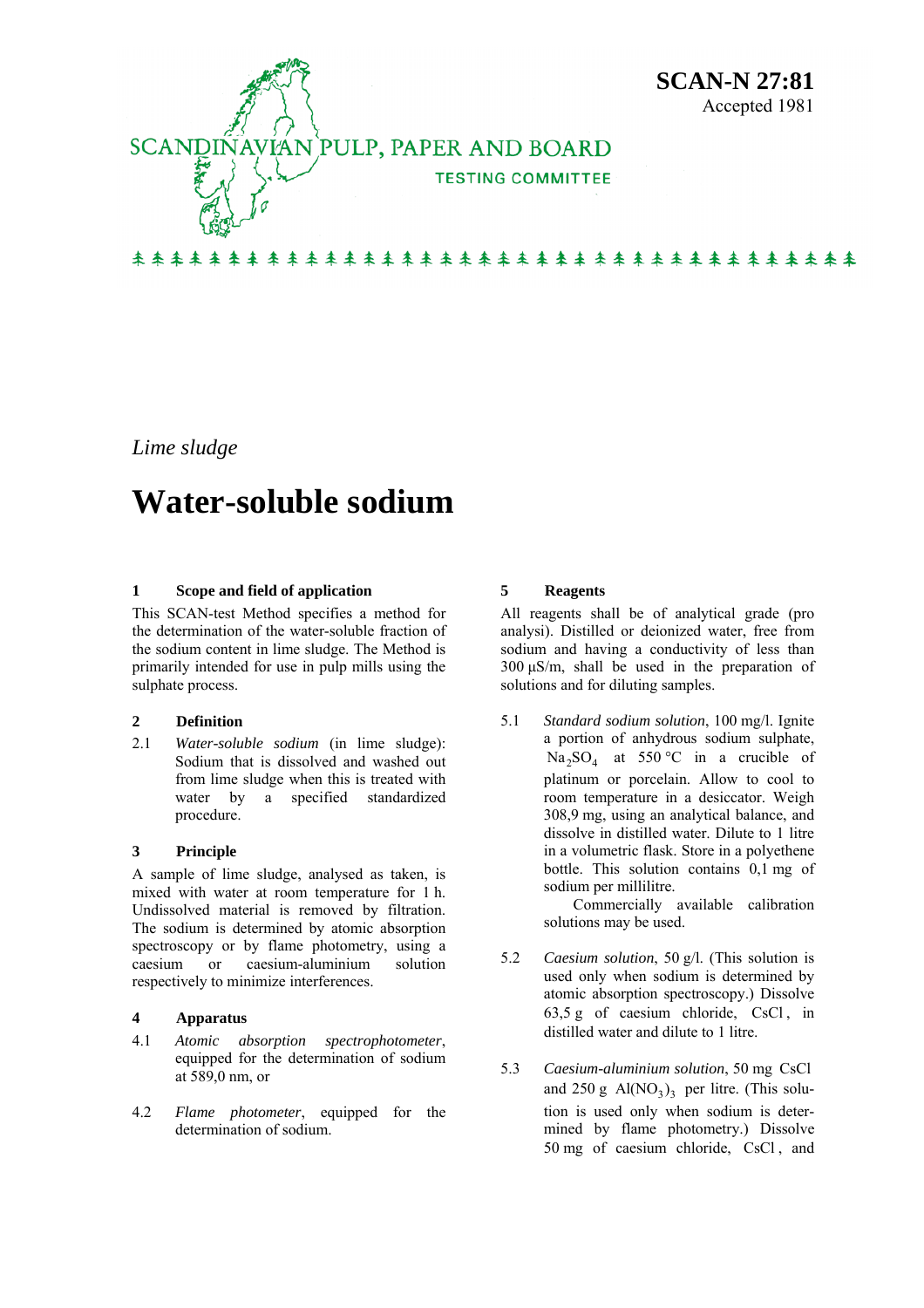# **SCAN-N 27:81**

Page 2

250 g of aluminium nitrate,  $Al(NO<sub>3</sub>)<sub>3</sub>$ , in distilled water and dilute to 1 litre.

### **6 Preparation of sample**

Use samples as taken in the mill. Determine the dry matter content of the sludge on a separate sample as described in SCAN-N 23.

## **7 Procedure**

7.1 *Preparation of sample solution*. Weigh rapidly to the nearest 0,l g a sample of about 15 g of the lime sludge in a 1 litre conical flask. From a volumetric flask add 500 ml of distilled water. Close the conical flask and stir vigourously with a magnetic stirrer for 60 min.

> Filter the mixture through a glass fiber filter (Whatman GF/A) and collect the filtrate in another flask. Do not wash the sludge and do not use any rinsing water.

7.2 *Determination of sodium by atomic absorption spectroscopy*. Dilute 10 ml of the standard sodium calibration solution (5.1) to 100 ml in a volumetric flask. This solution contains 0,01 mg of sodium per millilitre.

Prepare a series of 5 calibration solutions by diluting *v* ml of the diluted standard sodium solution to 100 ml with distilled water in volumetric flasks. Before filling up to the mark, add 2 ml of the caesium solution (5.2). Select the volumes *v* so that the working range of the atomic absorption spectrophotometer is covered; this range is normally  $0,1$  to  $1,0$  mg/l. Prepare also a blank solution  $(v = 0)$ . Prepare fresh solutions each day determinations are made.

Dilute *a* ml of the sample solution (7.1) to 100 ml in a volumetric flask. Before filling up to the mark, add 2 ml of the caesium solution (5.2). Select *a* so that the sodium content of the final solution is within the range covered by the calibration solutions.

Following the instructions for the spectrophotometer, measure the absorbance at 589,0 nm in an air-acetylene flame. Measure the absorbance of the calibration solutions before and after that of the sample solution. Determine the sodium content of the sample solution from a calibration graph obtained by plotting the

absorbance against the sodium content for the series of calibration solutions.

7.3 *Determination of sodium by flame photometry*. Prepare a series of 5 calibration solutions by diluting *v* ml of the standard sodium solution  $(5.1)$  to 100 ml with distilled water in volumetric flasks. Before filling up to the mark, add 10 ml of the caesium-aluminium solution (5.3). Select the volumes  $v$  so that the working range of the flame photometer is covered; this range is normally 1 to 10 mg/l. Prepare also a blank solution  $(v = 0)$ .

> Dilute *a* ml of the sample solution (7.1) to 100 ml in a volumetric flask. Before filling up to the mark, add 10 ml of the caesium-aluminium solution (5.3). Select *a* so that the sodium content of the final solution is within the range covered by the calibration solutions.

> Following the instructions for the flame photometer, measure the emission at 589,0 nm. Measure the emission from the calibration solutions before and after that of the sample solution Determine the sodium content of the sample solution from a calibration graph obtained by plotting the emission against the sodium content for the series of calibration solutions.

Note − The calibration graph is theoretically a curve passing through a maximum. Only the almost linear part near the origin should be used when determining sodium.

# **8 Calculation**

Calculate the water-soluble sodium content of the sample (oven dry basis) from the expression

$$
X = \frac{5000 \cdot c}{a \cdot w \cdot d}
$$

where

- *X* is the content of water-soluble sodium in grams per kilogram,
- *c* is the concentration of sodium obtained from the calibration graph, in milligrams per litre,
- *a* is the volume of sample solution taken, in millilitres,
- *w* is the mass of sample taken, in grams,
- *d* is the dry matter content of the sample, in per cent.